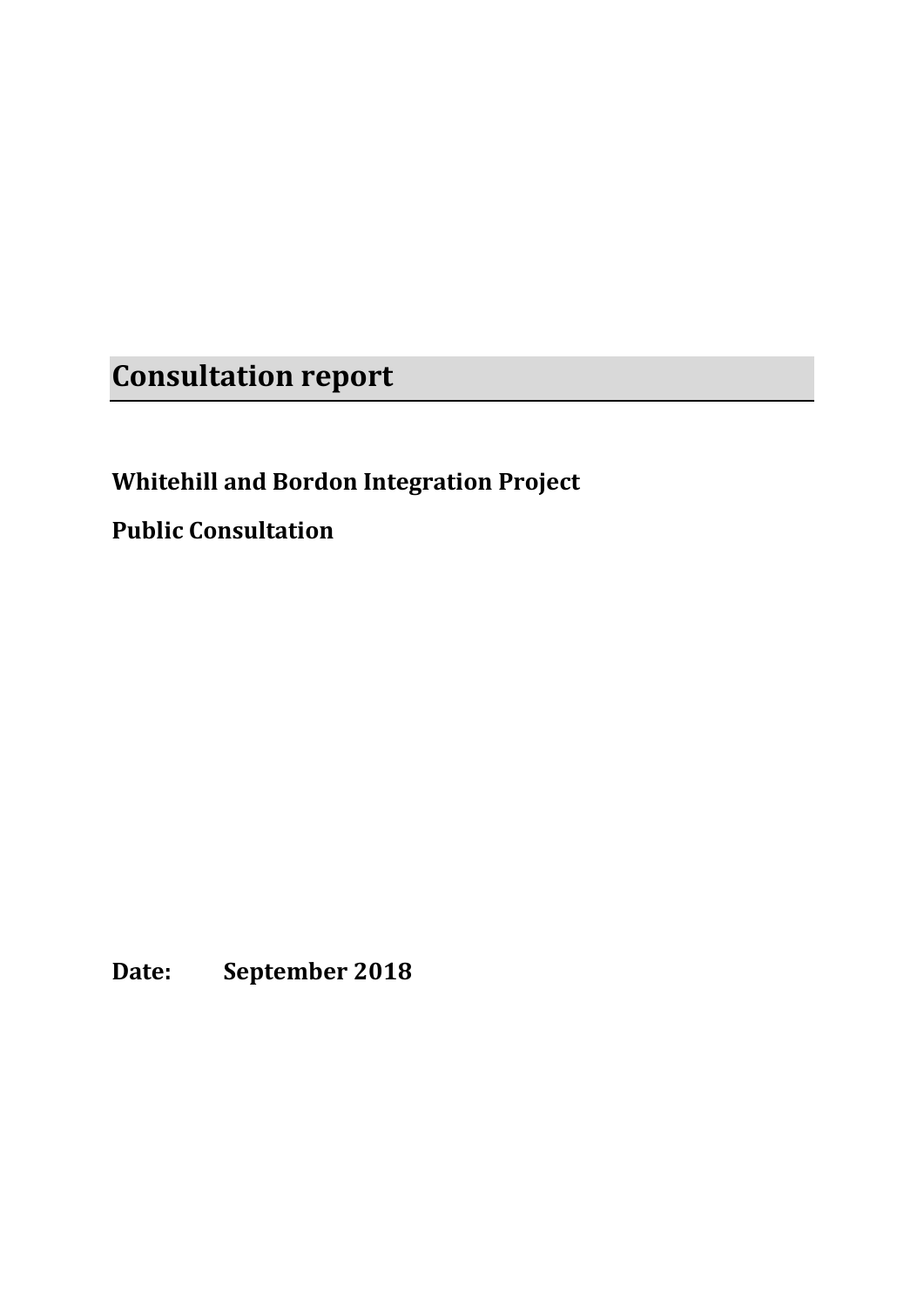# **Contents**

| Question 1: Do you support the general principles for the Whitehill & Bordon Highways integration     |
|-------------------------------------------------------------------------------------------------------|
| Question 2: We can provide a continuous path along one side of the current A325 and Budds Lane.       |
| Question 3: The exhibition plans show the following proposals, do you support the following           |
| Question 4: In Arrival Square, do you support the following options? (please tick only one for each   |
| Question 5: With reduced traffic levels on the current A325 following the opening of the relief road, |
| Question 6: Do you support the following aspects of the proposed improvements? (please tick one       |
| Question 7: Please provide further comments you would like to take into consideration 8               |
| Question 8: What is the main method of transport for making the following journeys? (please tick      |
| Question 9: How far do you usually travel to make the following journeys? (please tick only one for   |
| Question 10: What would be your preferred method of transport, for making the following               |
| Question 11: Please tell us what stops you making journeys by your preferred method of transport      |
| Question 12: If you attended the event how would you rate the exhibition?14                           |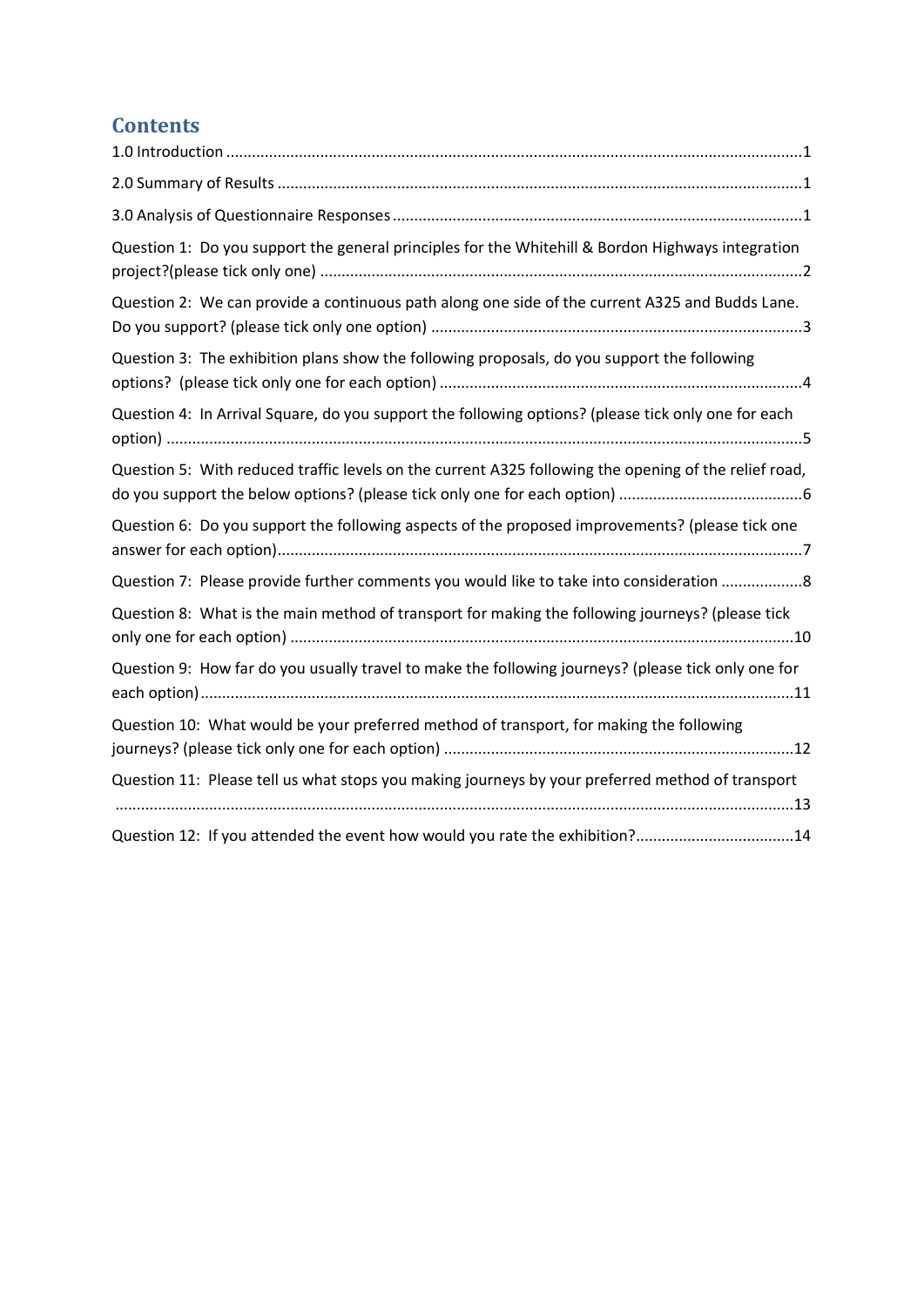## <span id="page-2-0"></span>**1.0 Introduction**

Hampshire County Council invited Whitehill & Bordon residents and businesses to attend an exhibition and comment on proposals designed to improve how people can travel around the town once the new relief road is open.

The "Whitehill & Bordon Integration Project" is a phased package of transport measures to support Whitehill & Bordon's regeneration into a Green and Healthy Town, and include:

- widening footways to provide more and safer routes for pedestrians and cyclists;
- providing more safer crossing points for pedestrians and cyclists;
- making it easy for existing residents to access the new facilities;
- making it easier for local drivers to get about; and
- reducing traffic speeds in key locations such as the entrance to the new town centre.

The exhibitions were held to give an opportunity to view the current proposals, provide feedback on the scheme design and to identify any opportunities to improve the proposals.

- Friday 13th July 2018 between 1pm and 7pm at the Forest Centre, Pinehill Road, Bordon, GU35 0BS
- Saturday 14th July 2018 between 10am and 1pm at the Mustangs, Budds Lane, Bordon, GU35 0JE
- Monday 16th July 2018 between 1pm and 5pm at the Forest Centre, Pinehill Road, Bordon, GU35 0BS

A public consultation commenced on the 13 July 2018 and ended at midnight on 9 September 2018. A consultation form was made available in paper format and at the exhibition to complete or send back via a freepost envelope and online. The exhibition plans and information are still available to view on the scheme website: [www.hants.gov.uk/transport/transportschemes/whitehillbordontrafficandtransport](http://www.hants.gov.uk/transport/transportschemes/whitehillbordontrafficandtransport)

This report presents the consultation response and classifies the qualitative data (written responses) into categories to present common themes in the feedback provided within the questionnaires.

## <span id="page-2-1"></span>**2.0 Summary of Results**

Overall, a total of 214 responses were received by Hampshire County Council's Strategic Transport team. Of these, 59 responses were paper questionnaires and 155 responses were completed online via the scheme's web-site.

The responses to the consultation appear to show a good level of support for the scheme and its objectives. The responses received may have been completed by respondents unable to attend the exhibitions, therefore not having the opportunity to discuss their concerns with the Hampshire County Council representatives.

Please note that not all respondents provided additional comments. All comments received were recorded as part of this consultation.

## <span id="page-2-2"></span>**3.0 Analysis of Questionnaire Responses**

Those who attended the public consultation were asked to complete a questionnaire which contained a number of questions. An option to comment, to gauge the level of support for the scheme proposals and to provide an opportunity for the public and other stakeholders to raise any concerns and identify areas for further consideration, was also provided. The consultation was also posted on the scheme webpage and the feedback from on-line responses and emails are also included in this analysis.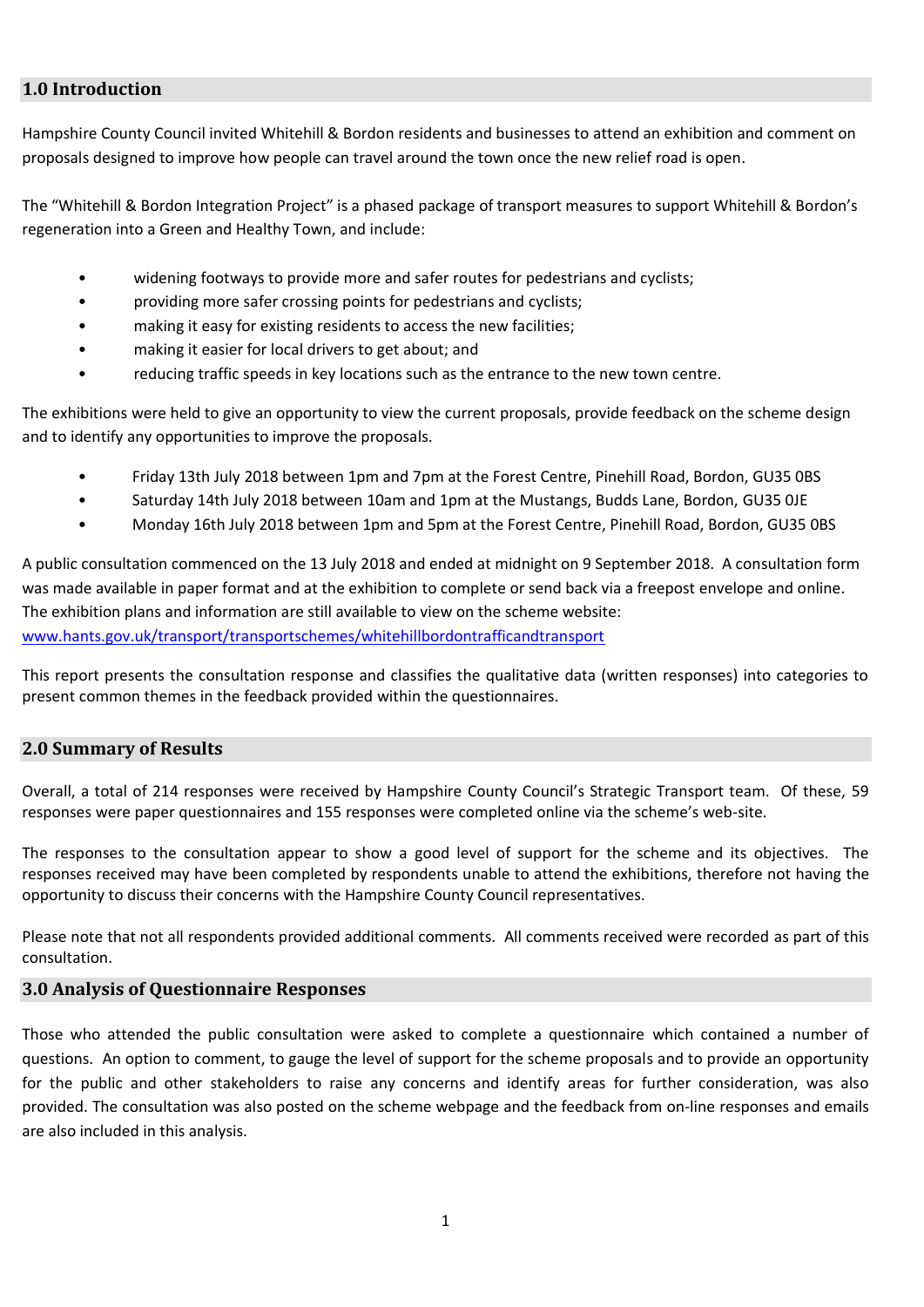## <span id="page-3-0"></span>**Question 1: Do you support the general principles for the Whitehill & Bordon Highways integration project? (please tick only one)**

The consultation clearly demonstrates that there is a high level of support (over 80%) for;

- Making the town safer and more attractive to walk and cycle around;
- Making it easier to cross the main roads by foot or by bicycle; and
- Encouraging through traffic to use the relief road.

In comparison fewer respondents (57%) supported giving pedestrians and cyclists more priority in key areas of the town like Budds Lane and Arrival Square. Although this is still a positive response, fewer people supported this measure suggesting residents are less happy with proposals that are perceived as disadvantaging motorists i.e. slower journey times.

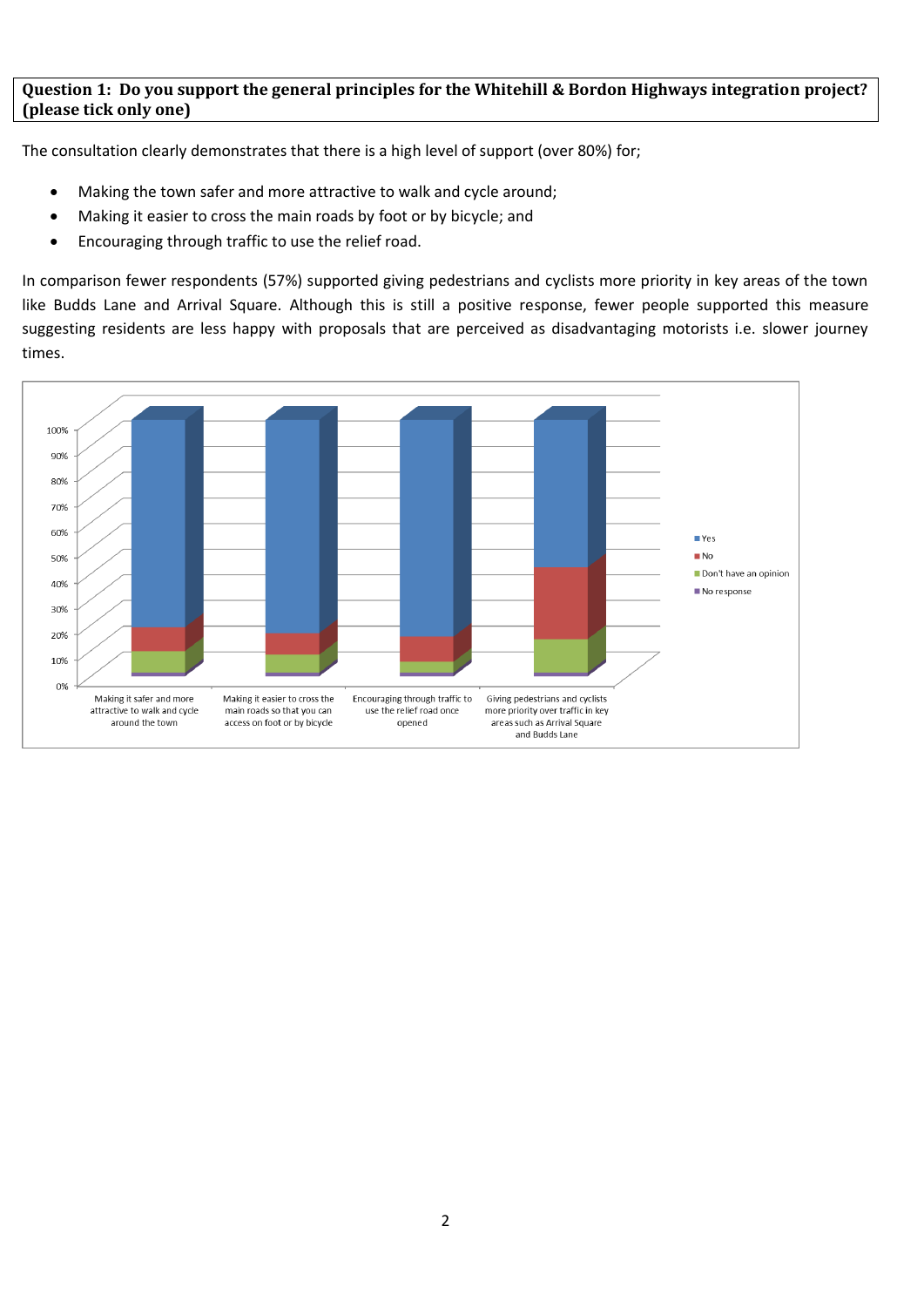## <span id="page-4-0"></span>**Question 2: We can provide a continuous path along one side of the current A325 and Budds Lane. Do you support? (please tick only one option)**

The results demonstrate a strong level of support (68%) for the conversion of one side of the A325 and Budds Lane to shared use, with less than one quarter (23%) of respondents wanting only improvements for pedestrians and not cyclists, 7% supporting neither option and 2% not providing an answer to the question.

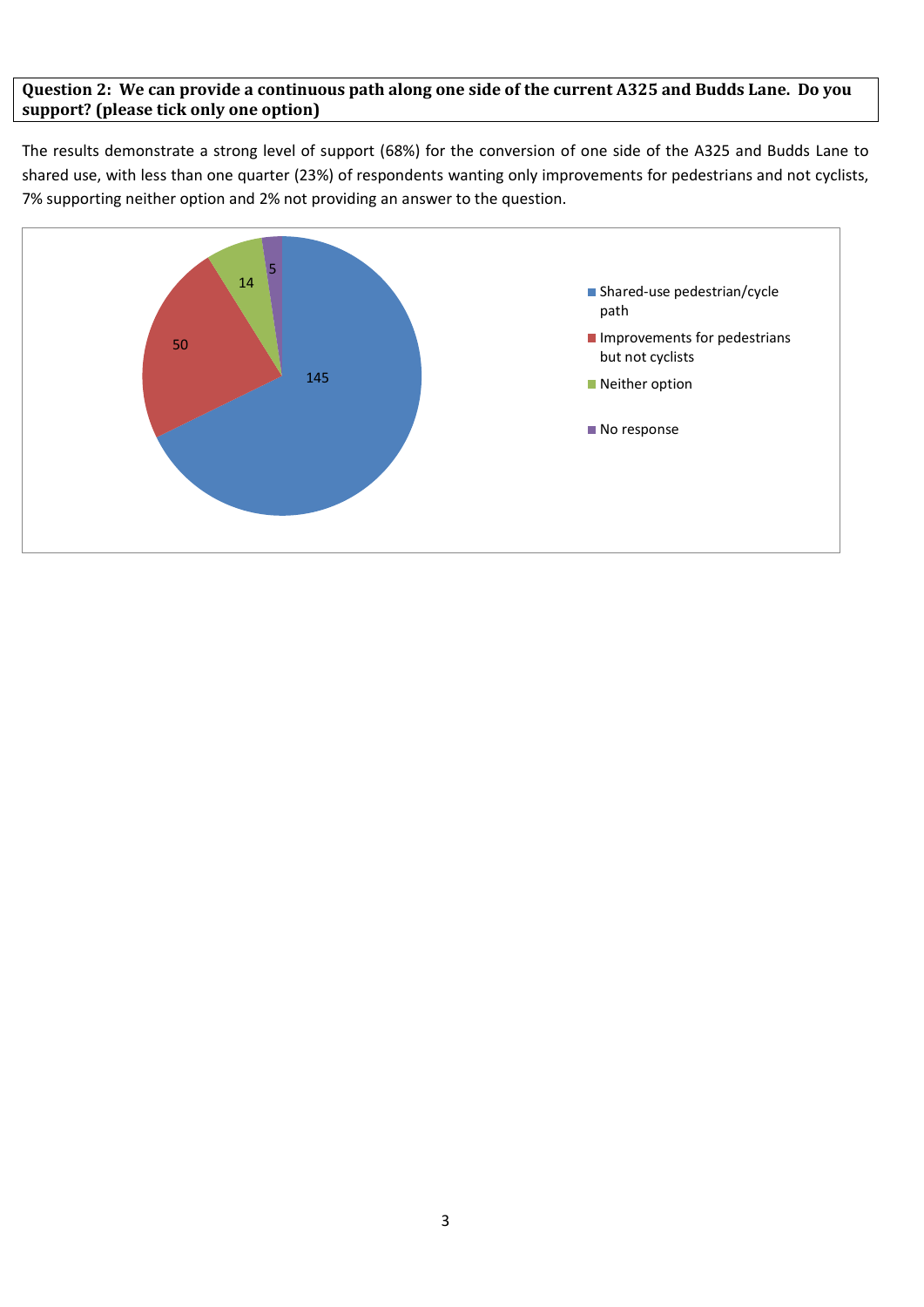## **Question 3 (Budds Lane): The exhibition plans show the following proposals; do you support the following options? (please tick only one for each option)**

The most popular aspect of the proposals was the introduction of safer crossing points with greater priority assigned to pedestrians and cyclists (78% in support). 74% supported the introduction of the shared use path on the northern side of the carriageway compared to 53% who supported widening the pavements for pedestrian use only. Providing park and stride sites and introducing a slower speed environment also received a high level of support (74% and 72% respectively).

<span id="page-5-0"></span>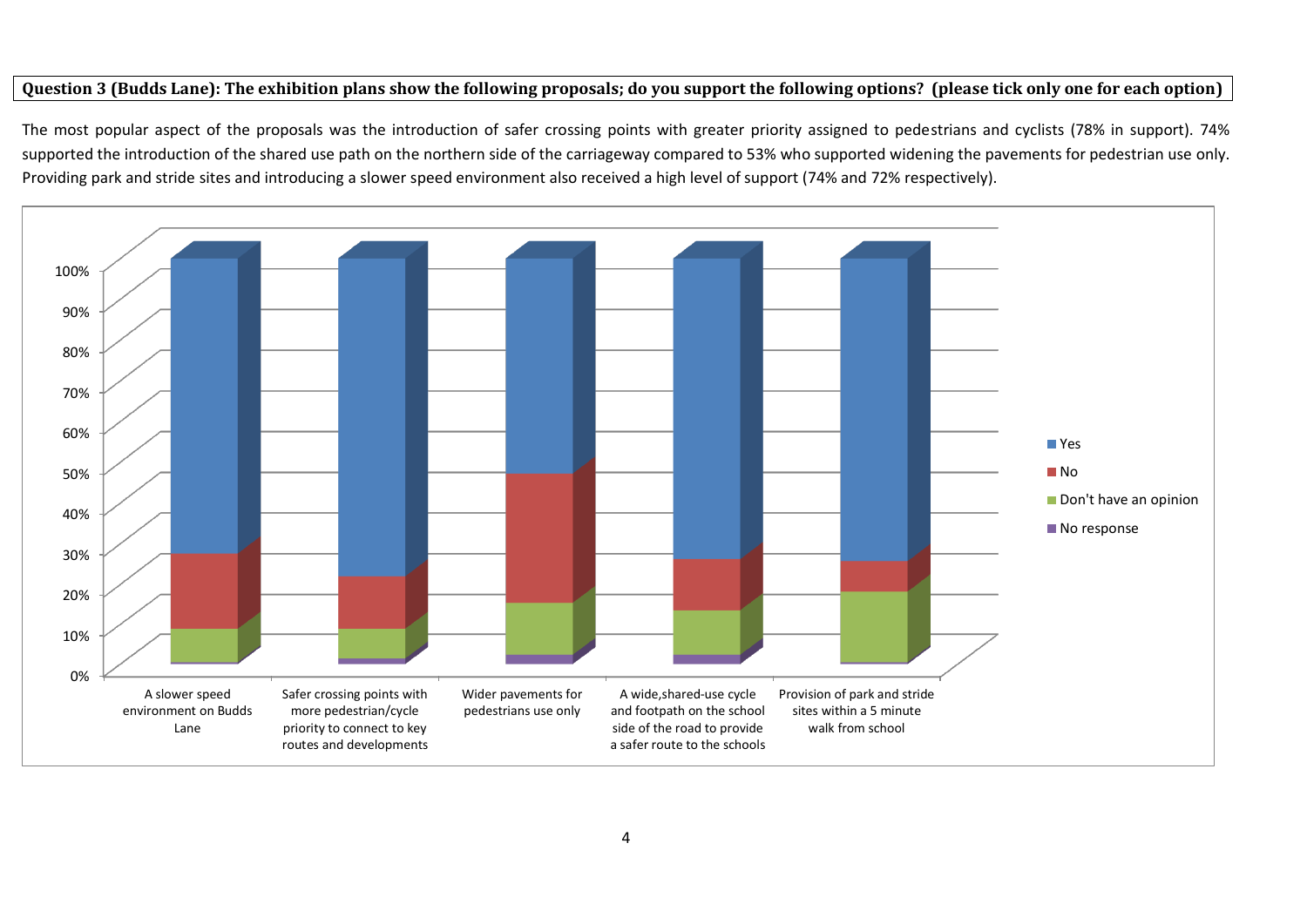## **Question 4: In Arrival Square, do you support the following options? (please tick only one for each option)**

62% of respondents supported the change of the Budds Lane and Chalet Hill junctions to mini-roundabouts with 29% objecting. Having read further details from the free text question (Q7), there is some evidence to suggest that respondents are more sceptical about the proposed conversion of Chalet Hill from traffic signals to a mini-roundabout as opposed to change to the A325 / Budds Lane junction that received fewer written comments and is anecdotally a difficult junction to turn right from.

<span id="page-6-0"></span>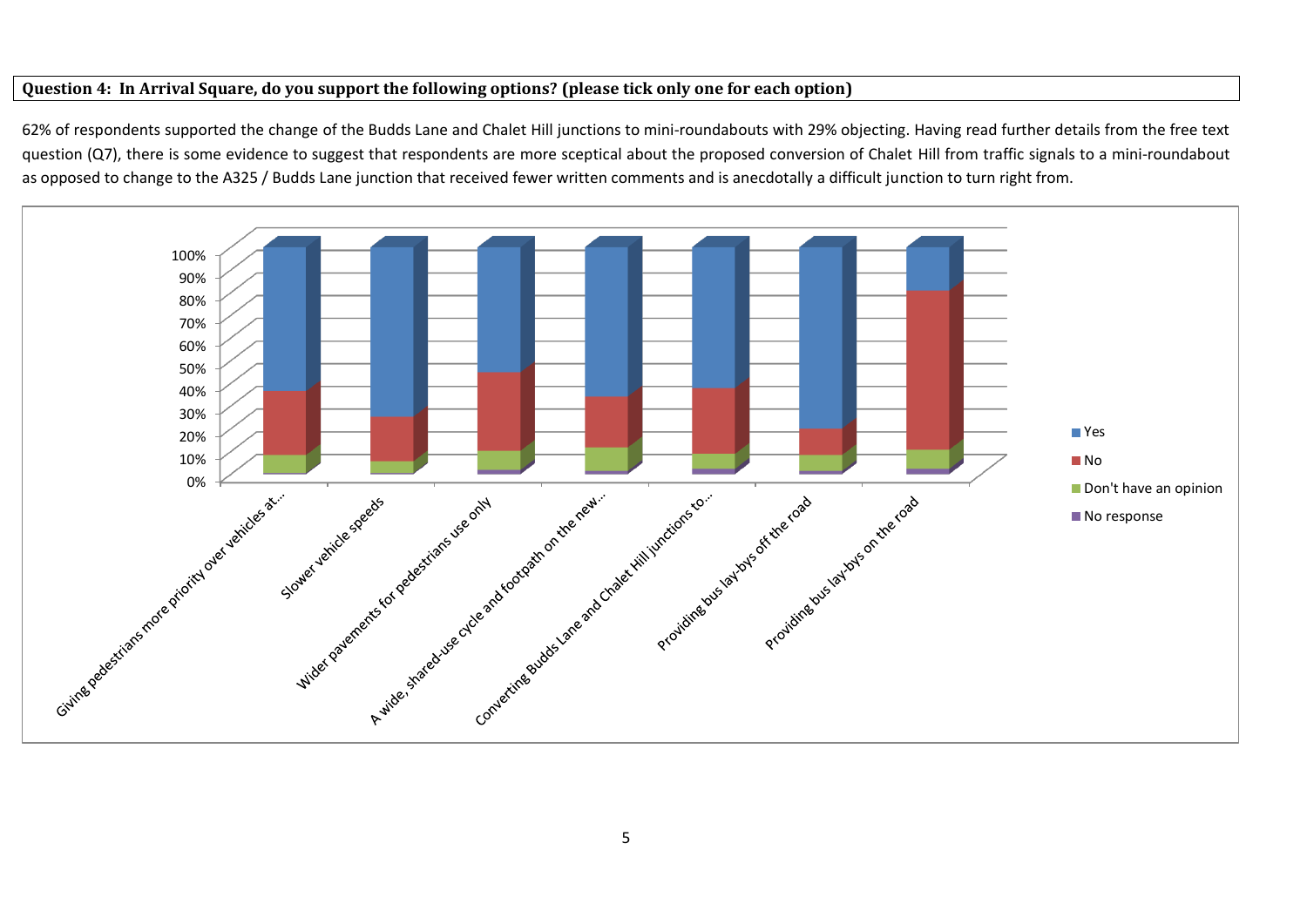**Question 5: With reduced traffic levels on the current A325 following the opening of the relief road, do you support the below options? (please tick only one for each option)**

There is clear support for retaining the bus lay-bys in the northern gateway, with 79% of respondents stating that they did not support the removal of bus lay-bys. 60% of respondents supported the provision of a wide shared-use path compared to 46% who supported providing wider pavements for only pedestrian use. Although over half the respondents (56%) support making it easier for pedestrians to cross at the Station Road junction, there was less support (50%) for reducing the size of the junction to make it less attractive to through traffic.

<span id="page-7-0"></span>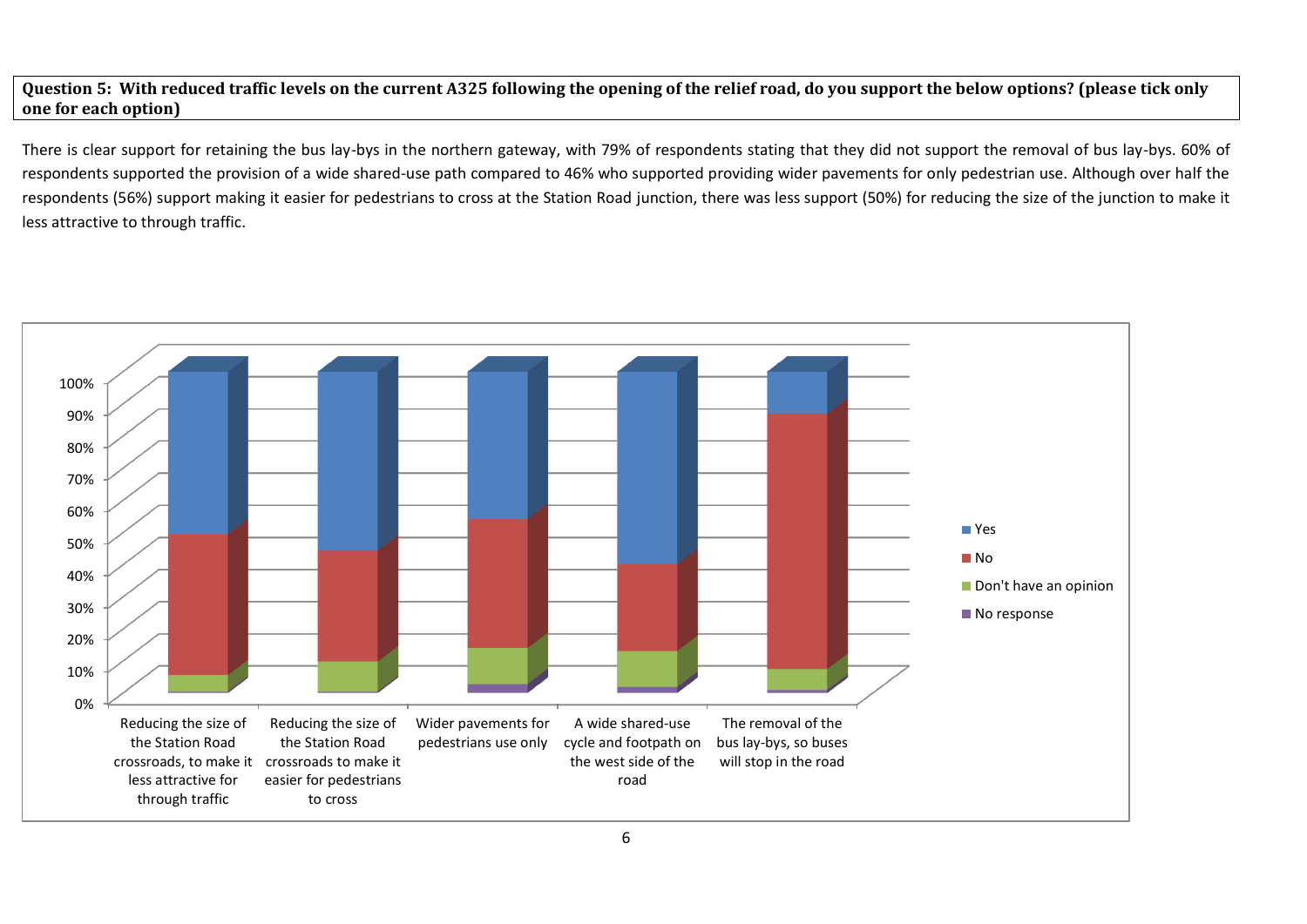## **Question 6: Do you support the following aspects of the proposed improvements? (please tick one answer for each option)**

In the Southern Gateway and Whitehill the responses strongly advocate retaining the bus lay-bys, with 78% of respondents wanting buses to stop in lay-bys off the road and 77% of respondents not wanting buses to stop in the road. Introducing additional crossing points received as good level of support (73%), as did providing a shared use path (63%). Although the quantitative results show support for the replacing the existing pavement parking with lay-by parking (73%), the qualitative results received in question 7, counter this. The responses also show a lack of enthusiasm for removing the bus turning circle (36% support), which is also borne out in question 7.

<span id="page-8-0"></span>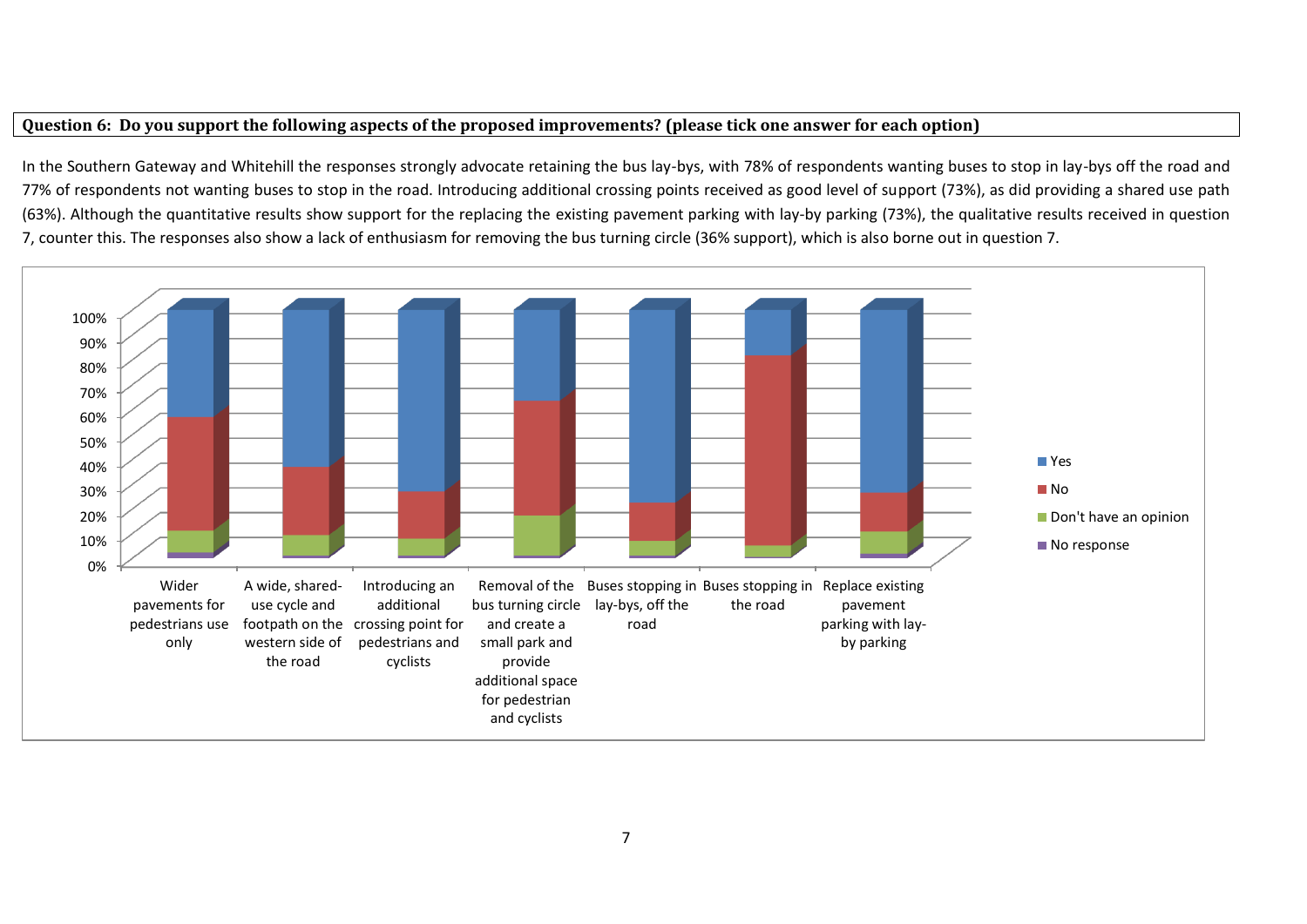## <span id="page-9-0"></span>**Question 7: Please provide further comments you would like to take into consideration**

An open question was asked to provide respondents with an opportunity to provide feedback regarding the proposed schemes and other items that they felt relevant. In total 114 out of 214 respondents used this section to express their opinions. A summary of responses is provided in the below table.

| Common themes                  | Number of respondents |
|--------------------------------|-----------------------|
| Public / Integrated Transport  | 25                    |
| Design                         | 25                    |
| Parking                        | 23                    |
| Pedestrians & Cyclists         | 20                    |
| Access                         | 18                    |
| <b>Relief Road</b>             | 18                    |
| <b>Traffic Management</b>      | 14                    |
| Safety                         | 9                     |
| Principles                     | 5                     |
| Other                          | 4                     |
| Wider Development Related      | 4                     |
| Disabled users                 | 4                     |
| Asset Management / Maintenance | 3                     |

## *Public / Integrated transport:*

The key comments coming from this theme was a strong feeling of dissatisfaction with the proposed removal of the bus turning circle and conversion into a pocket park (15 respondents), 8 respondents commented that the wider highway proposals need to be backed up with improved public transport service and connections to local rail stations were also highlighted and 2 respondents stated a dislike of bus stops being in the carriageway as opposed to in laybys, due to the delay it causes other motorists.

## *Design:*

The design related comments reflected a total of 11 separate issues, most of which were only citied by one or two respondents. The most common concern related to the proposed conversion of the Chalet Hill / A325 junction to a miniroundabout to help mark the gateway into Arrival Square. 3 comments were received in relation to positioning of bus laybys within Arrival Square and there were 2 comments that were against the reducing capacity at the Station Road / Lindford Road cross roads.

## *Parking:*

83% of respondents making comments about parking were opposed to the proposals in Whitehill. The remaining comments were in relation to ensuring parking provision for the relocated Mill Chase Academy and the Skate Park both on Budds Lane, and for the wider removal of on-street parking.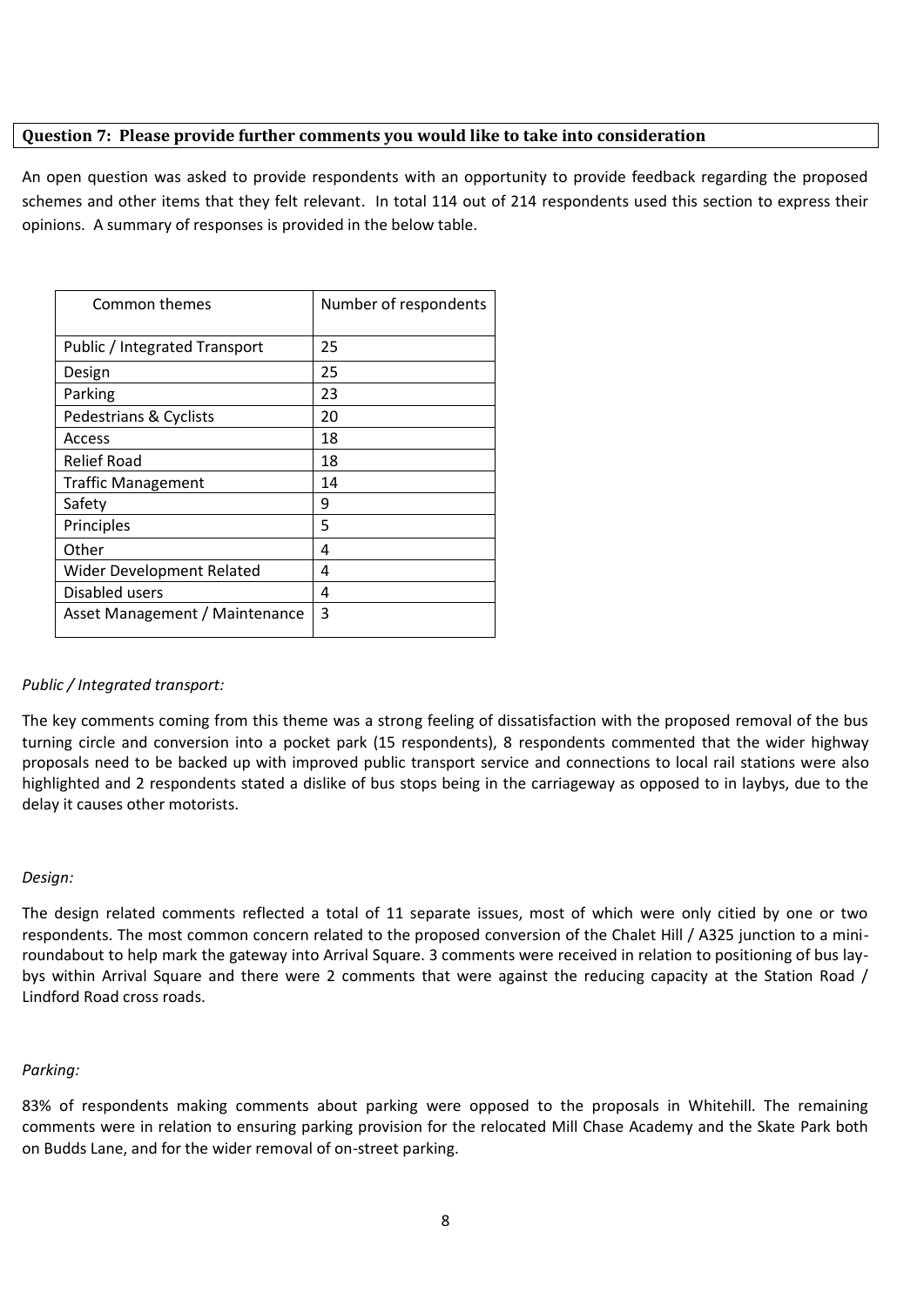#### *Pedestrians & Cyclists:*

60% of comments raised were in opposition to the proposal to provide shared use for pedestrians and cyclists, with the main concerns relating to safety of pedestrians when mixing with cyclists travelling at higher speeds. A few comments were made suggesting that on-road or segregated facilities would be a better alternative. There were 3 comments which indicated support for walking and cycling measures within the town.

#### Access:

The most frequent comment relating to access (61%) was in relation to ensuring that the proposals do not adversely affect existing residents from going about their daily lives. Concerns were also voiced regarding HGV access to the Forest Centre and existing businesses, and comments were also raised regarding access to St Matthews C of E primary school on Drift Road.

#### *Relief Road:*

18 comments were made which were related to the relief road. These comments have been passed over to the relief road team for their consideration.

#### *Traffic Management:*

36% of comments regarding traffic management (or traffic calming) reflected concerns about the impact of the Whitehill & Bordon regeneration in the surrounding areas. 43% of comments were in relation to Hogmoor Road, most of which were concerned about how the County Council would prevents its use as a short cut to Oakhanger Road.

## *Safety:*

Although safety is inherent in the other themes, there were 9 responses which specifically mentioned safety being a key concern, particularly in relation to Station Road (50% of comments).

#### *Principles:*

The comments in relation to the principle theme related to speed. The comments received supported slower speeds environments, but some felt that we should be pursing 20mph speed limits.

#### *Disabled Users:*

Several comments were received stating that the proposals should do more for disabled users for example providing ramps ensuring disabled access and improving the state of dropped kerbs to help preserve independence.

There were further comments made that reflected a general disillusionment with the regeneration project as a whole.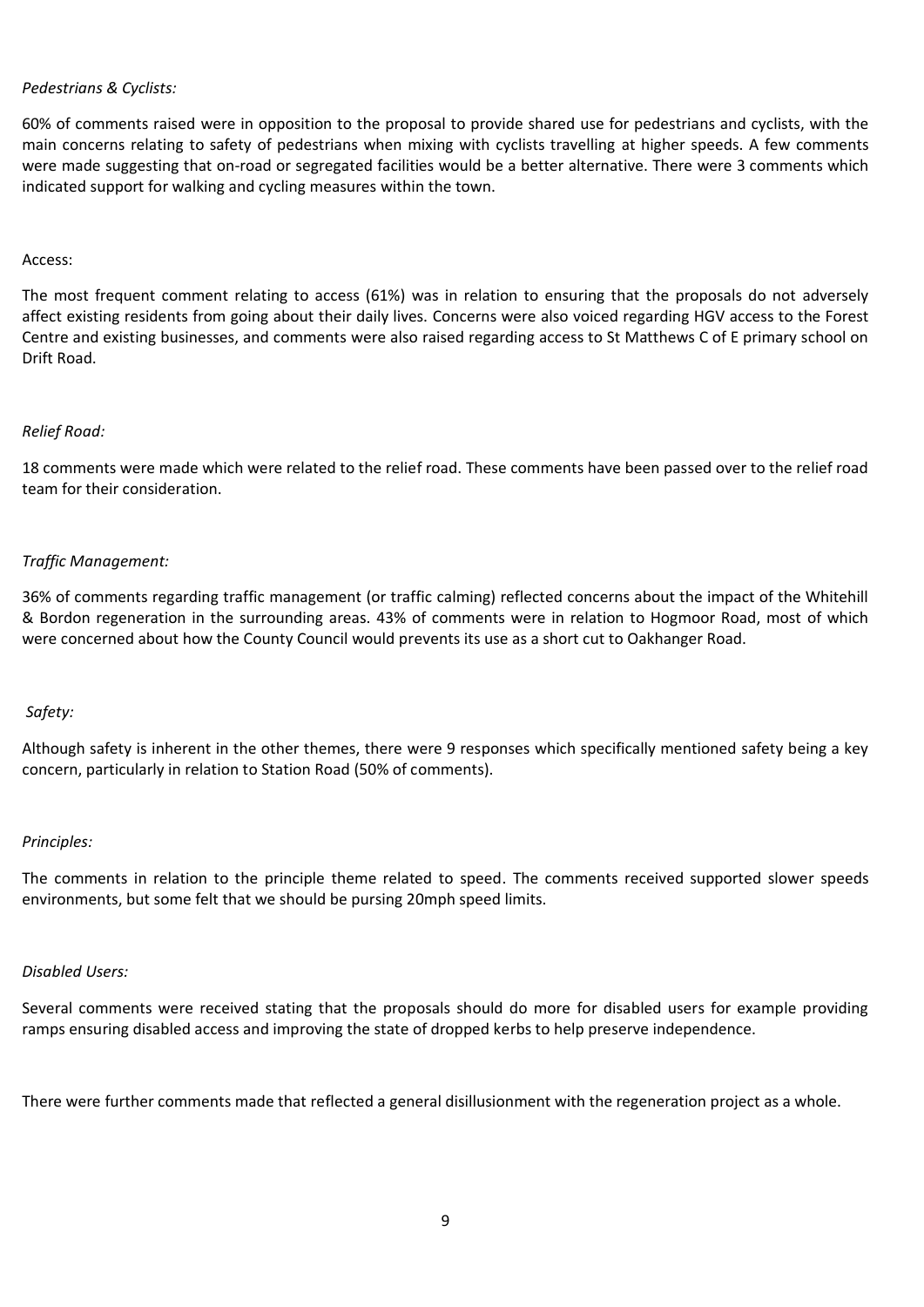## **Question 8: What is the main method of transport for making the following journeys? (please tick only one for each option)**

The responses show that motor vehicles are the most popular mode of transport for all the journey purposes listed. For the journey to work the bus is the next most popular mode, but only makes up 3% of these journeys. For education 6% walk, 4% use the bus and 2% cycle. 14% of shopping journeys are undertaken on foot and only 2% by bus. 24% of health-related trips are completed on foot, with 3% using the bus, and for leisure related activities, 16% are on foot, 4% by bicycle and 2% by bus.

<span id="page-11-0"></span>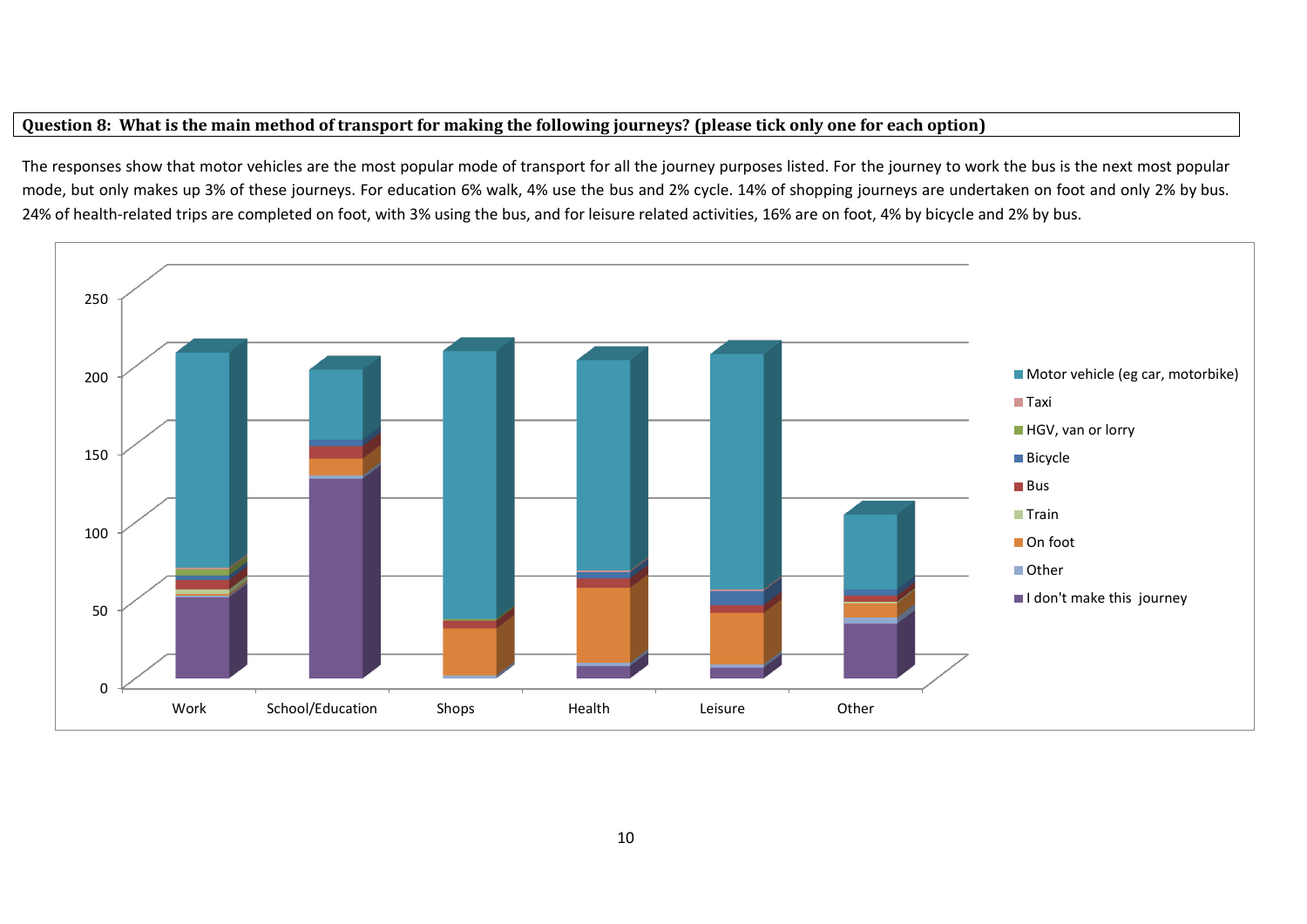## **Question 9: How far do you usually travel to make the following journeys? (please tick only one for each option)**

The results show that 57% of respondents travel over 5 miles to get to their place of employment, with 14% travelling between 1 and 5 miles. 13% of education journeys are over 5 miles, but 9% are less than 1 mile, 7% 1-2 miles and 6% 2-5 miles. Shopping trips over 5 miles make up the largest singular response (31%) but trips less than a mile and between 1-2 miles jointly comprise 51% of the answers. Health trips are more likely to be within 2 miles (57%) and leisure trips are typically longer distance journeys (50% travelling over 5 miles).

<span id="page-12-0"></span>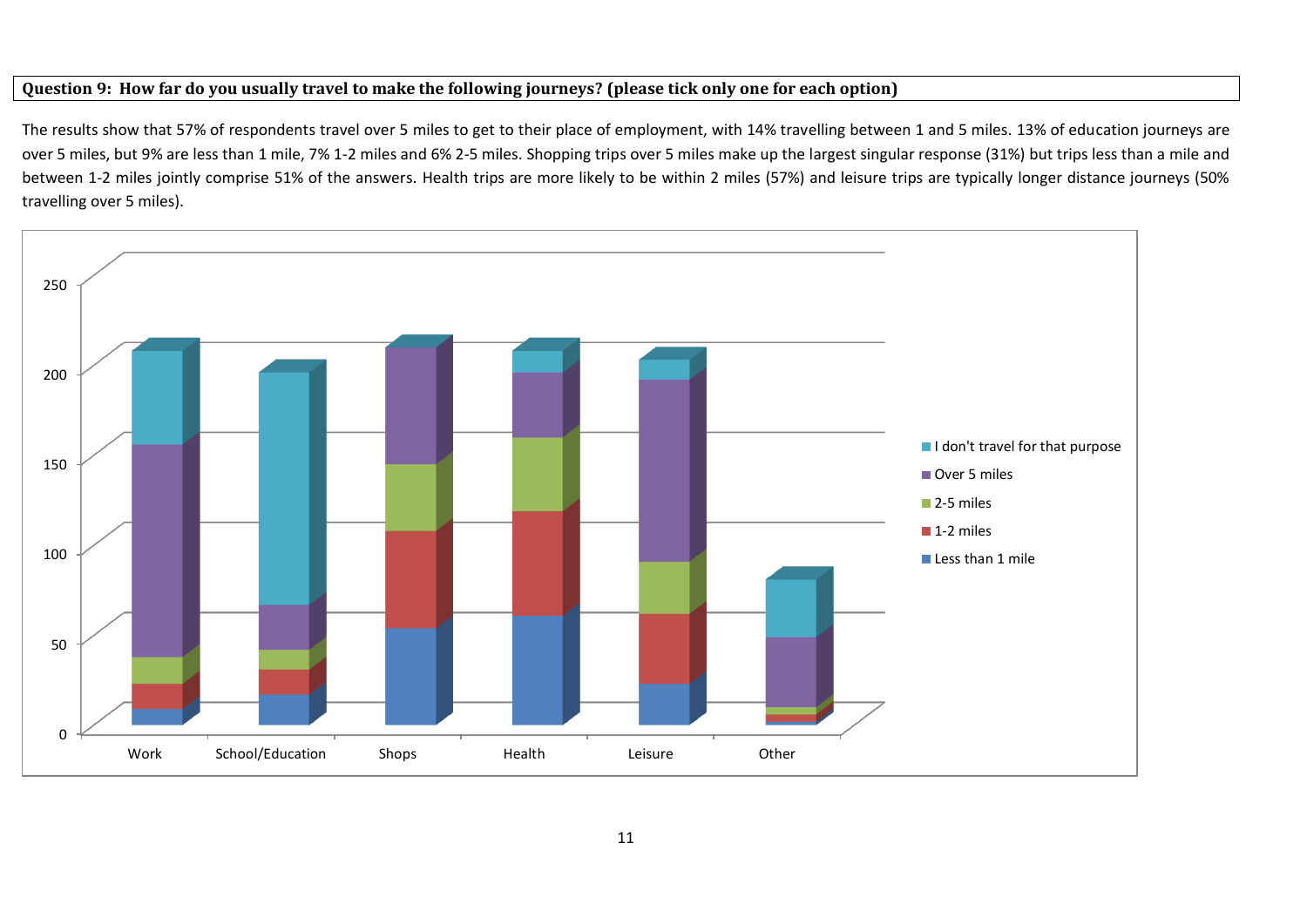## **Question 10: What would be your preferred method of transport, for making the following journeys? (please tick only one for each option)**

71% of respondents would prefer to travel to work by car, 10% by train and 8% on foot. Most respondents would prefer to travel to school on foot (46%), followed by motor vehicle (29%), bus 13% and bicycle 10%. The preferred method of travel for shopping trips is motor vehicle (57%) followed by on foot (29%) and by bus (8%). There was only a small difference between the preferred method of travel for health reasons, with 44% preferring to travel by car and 39% wanting to walk. Half of the respondents wanted to undertake leisure trips by car, followed by walking (36%) and bus (9%).

<span id="page-13-0"></span>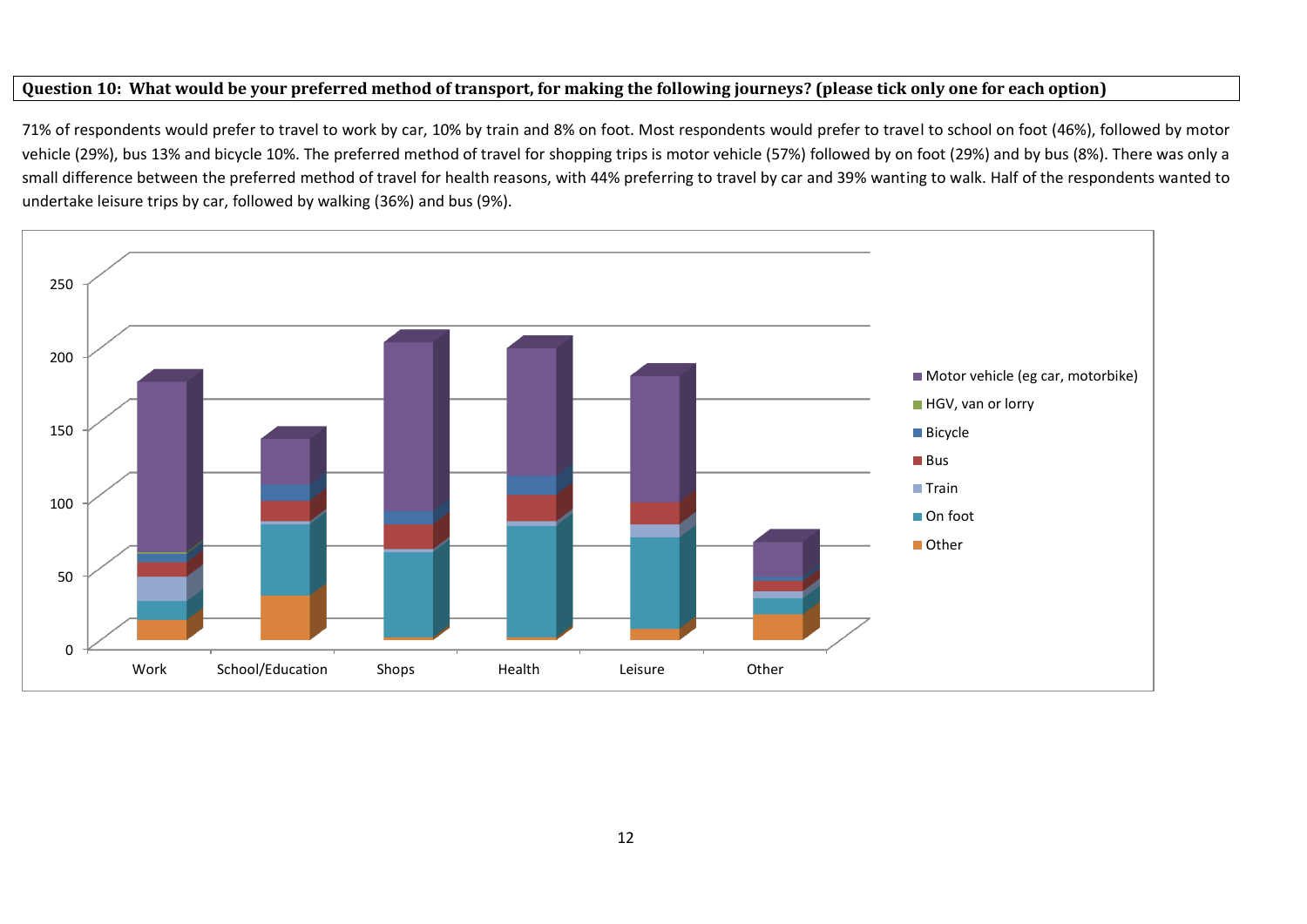# <span id="page-14-0"></span>**Question 11: Please tell us what stops you making journeys by your preferred method of transport**

| Common themes                                          | Number of      |
|--------------------------------------------------------|----------------|
|                                                        | respondents    |
|                                                        |                |
| Poor bus service (timings, frequency, routes)          | 31             |
| No train station in the town                           | 17             |
| Inadequate facilities and service within the town      | 16             |
| Distance to travel                                     | 14             |
| Roads to busy / dangerous to cycle on or walk next too | 12             |
| Poor bus and rail connections                          | 8              |
| Personal reasons including safety, time                | 5              |
| Car needed for carrying shopping / transporting people | 4              |
| Cost of public transport                               | 4              |
| Limited cycle routes                                   | 3              |
| Road works and delay                                   | 3              |
| Availability of bicycle storage at destination         | $\overline{2}$ |
| Don't make the journey                                 | 1              |
| Poor disabled accessibility                            | 1              |
| Need car for work purposes                             | 1              |
| Availability of car parking at rail stations           | 1              |
| Lack of seating $/$ rest areas                         | 1              |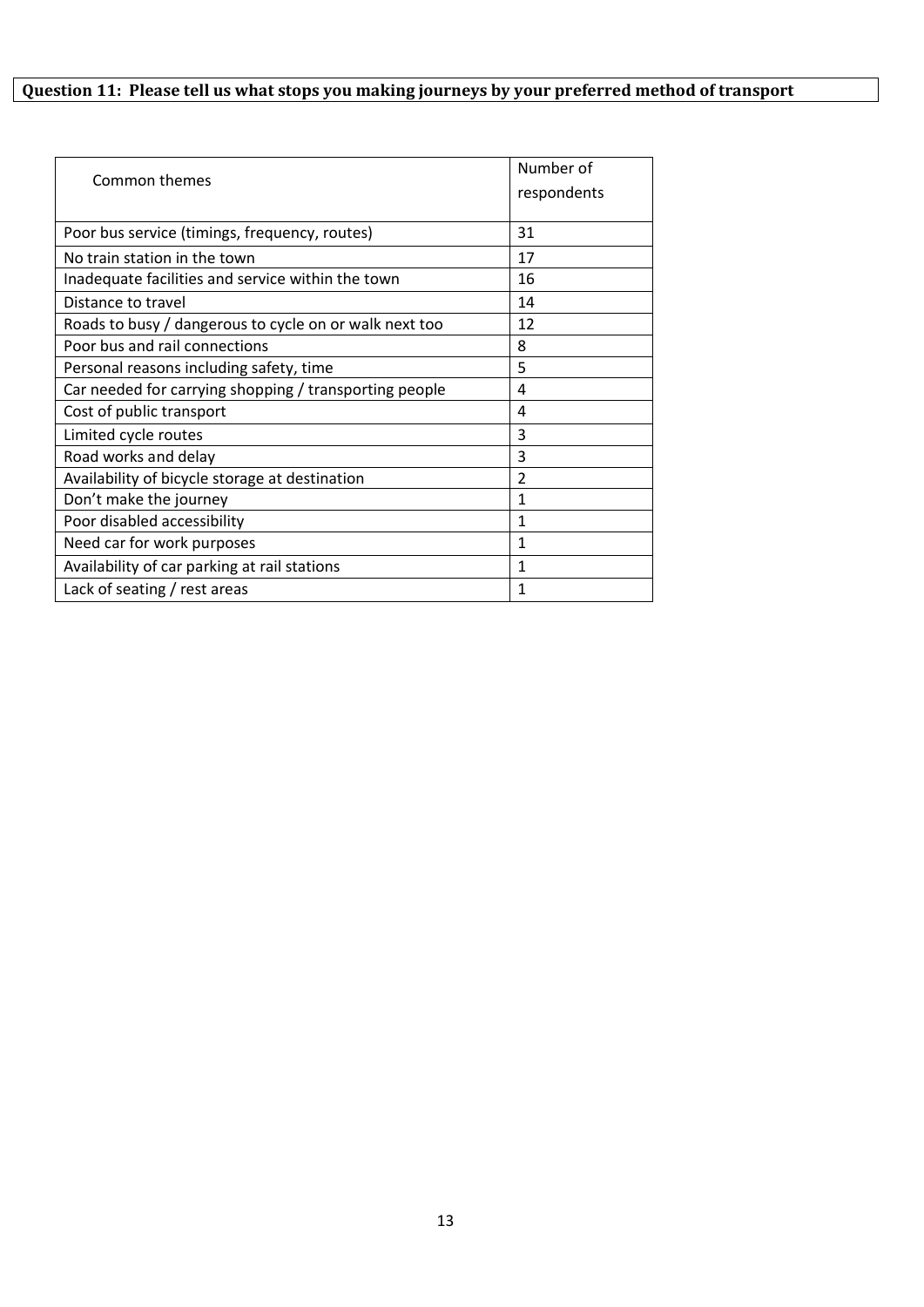## **Feedback on the event**

## <span id="page-15-0"></span>**Question 12: If you attended the event how would you rate the exhibition?**



A total of 117 respondents provided feedback on the event.

The following graph shows the age range of the respondents to the survey. The age ranges have been compared to the 2011 Census data where they are directly comparable; the consultation slightly under represented the 16-24 age range, and over represented the over 65s. However, 70% of Census responses from Bordon were in the 25 to 64 age range and the consultation recorded responses from 67% of 25-64 year olds. It is therefore reasonable to conclude that the consultation is broadly representative of the town.